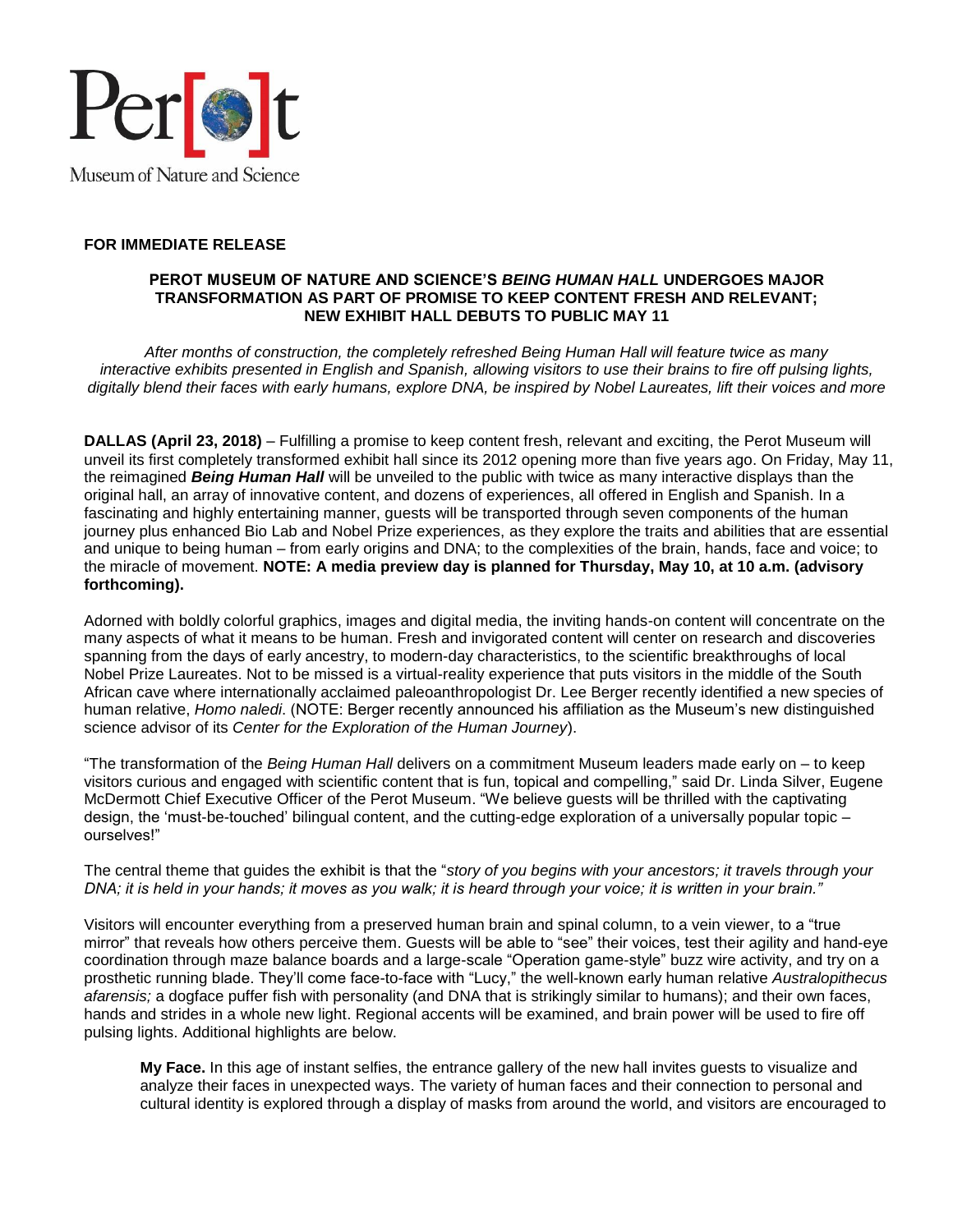create their own take-home wire sculpture self-portraits. And the popular Wooden Mirror – that uses a tiny camera to capture a guest's image and interpret it as pixelated wooden tiles – is back, but with a new hyper focus on the face.

**My DNA.** This section of the hall explores how DNA helps humankind understand who they are and from where they come. Guests can bring early humans to life and see how small shifts in DNA can alter appearance by transforming their very own faces into *Homo erectus* or *Australopithecus afarensis*. Digital touch screens will allow visitors to manipulate characteristics like eye color and hairline to create imaginary offspring and to trace the movement of humans through history and geography. Not to be missed is a dogface puffer fish with a big personality who playfully interfaces with guests while holding intriguing connections to human DNA.

**My Hands.** Fun facts about these intricate appendages greet guests to this section along with an examination of how humans use and communicate with their hands. Visitors can challenge themselves – or their friends – in a "text versus type" speed challenge, a test of strength while hanging onto wall grips by their fingertips, or a dexterity demonstration as they attempt to run a wand through a puzzle without setting off the buzzing alarm. Guests also can explore a prosthetic hand while watching video testimonials explaining how the devices have restored capability and improved the lives of fellow North Texans. Finally, guests can view the veins in their hands using near-infrared light and mimic a bionic hand performing sign language.

**My Brain.** Brains allow humans to make sense of and interact with the world, but sometimes the way brains perceive things might be surprising! Why is it so hard to draw while looking in a mirror? How can one set of words look like something, but sound like something else? A "true mirror" flips guests' faces twice, allowing them to see themselves not as they normally would in a mirror, but as others see them or as they appear in photos. An interactive "hand changer" befuddles the brain by modifying what visitors see when they look at their own fingers. By merely thinking, guests can send brain wave messages through a headband of circuits to fire up colorful pulsing lights. Visitors must coordinate their eyes, ears and muscles to balance and steer a ball through a maze while standing on a shifting platform. Stories from those impacted by brain injury explore neuroscience and research to retrain the brain. Finally, guests will get an up-close view of one of the world's only displays of a human brain with a still-intact spinal cord, thanks to a partnership with UT Southwestern Medical Center.

**My Walk.** In one of the most physically active sections of the hall, guests will strike pose after pose to duplicate the upright figures on an interactive screen or capture their own upright gait in a digital tracker. Guests can see how prosthetics provide balance and coordination to those less able and even try on a prosthetic running blade to learn how they restore the many functions that knees, muscles, ankles and feet provide. Nearby touchscreens elaborate how Dallas scientists develop these amazing tools and how they are using technology to evaluate and enhance the speed and power of athletes.

**My Voice.** The human voice can communicate complex thoughts and emotions. An interactive voice visualizer lets guests "see" their voices in shape, color and size on a giant screen while a vocal identifier projects words through different accents heard around the U.S. Interactive microphones allow visitors to alter the pitch of their voices with the turn of a dial and confuse their brain's cognitive processes by speaking words that play back on a slight delay.

**Becoming Human.** Visitors are encouraged here to explore where they fit into the evolutionary tree. Casts of fossil skulls, hands and feet invite guests to compare themselves to early humans. A dozen authentic stone tool artifacts, some more than a million years old, are displayed by a full figure of "Lucy," the famous *Australopithecus afarensis.* Groundbreaking research from world-renowned paleoanthropologist Dr. Lee Berger, the newly named distinguished science advisor of the Perot Museum's *Center for the Exploration of the Human Journey*, explains how he and his team of scientists learn about human history through the fossils predecessors left behind. A virtual reality experience, developed by Grooves Jones, transports guests into the South African cave system where Berger discovered a new species of human relative.

**Bio Lab.** This guest-favorite lab experience is returning with new, hands-on experiments for guests 8 and up. Use bone models and rocks to solve an anthropological mystery, explore how separating liquids is similar to separating DNA, examine electricity within a living worm, and extract wheat DNA for inspection under a microscope.